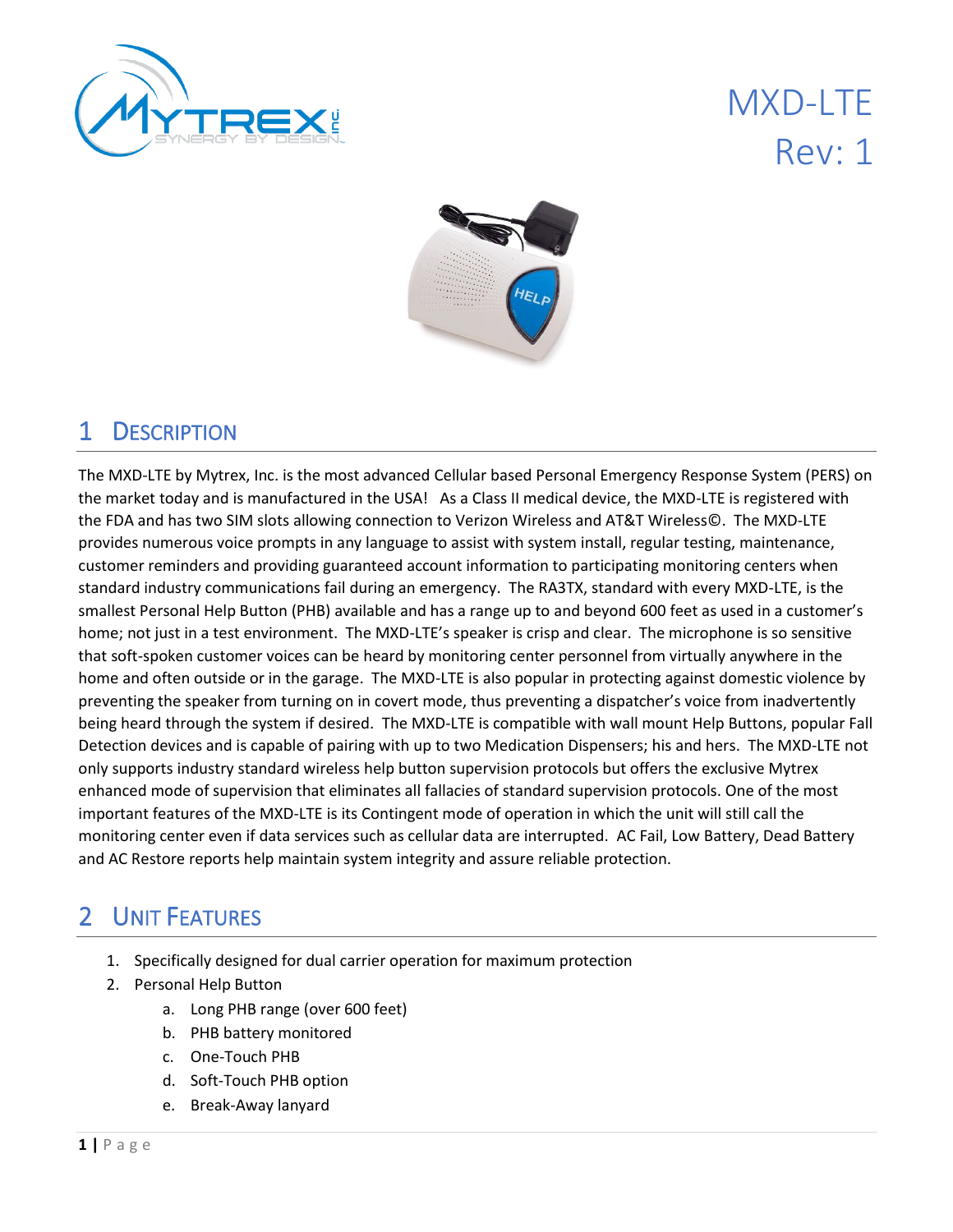- f. Wristband option
- g. Waterproof (UL Tested)
- 3. Unequaled Two-Way Voice Capability
	- a. Microphone sensitivity
	- b. Speech clarity
- 4. 255 wireless devices and 255 different zones (PHBs, Wall Mount Help Buttons or Fall Detectors)
- 5. Two Medication Dispensers
- 6. Base Unit Battery
	- a. Up to 30 hours of battery operation
	- b. Battery over-charge, under-charge and over discharge protection and reporting
	- c. Live capacity battery monitoring
	- d. Low, dead and bad battery reporting
- 7. One telephone number for voice signaling (Contingent Mode) if primary and secondary telephone numbers fail or if data services fail
- 8. Large base unit HELP button
- 9. Small base unit footprint
- 10. Non-intrusive LED status indicator
- 11. Firmware, operating parameters, voice prompts and custom voice prompts are upgradable Over-the-Air
- 12. Demo mode
- 13. Direct to Responder mode
- 14. Programmable parameters (remotely or directly at the unit)
	- a. USB
	- b. myLink Over-the-Air
- 15. Programmable dialing delay after alarm activation
- 16. Enhanced two-way voice management
	- a. Programmable DTMF voice commands
	- b. Web based voice commands
	- c. Programmable voice disconnect warning
	- d. Voice command acknowledgements
	- e. Learn (pair) new PHB in voice mode or Over-the-Air
	- f. PHB battery status interrogation during voice mode
	- g. New alarm reporting during voice mode
	- h. Programmable automatic report back delay
	- i. Range test mode
	- j. Set automatic voice test time
- 17. Programmable voice and alert levels
- 18. Regulatory
	- a. FDA listed as a Class II Medical Device
	- b. FCC part 15
	- c. Verizon Wireless©
	- d. AT&T Wireless©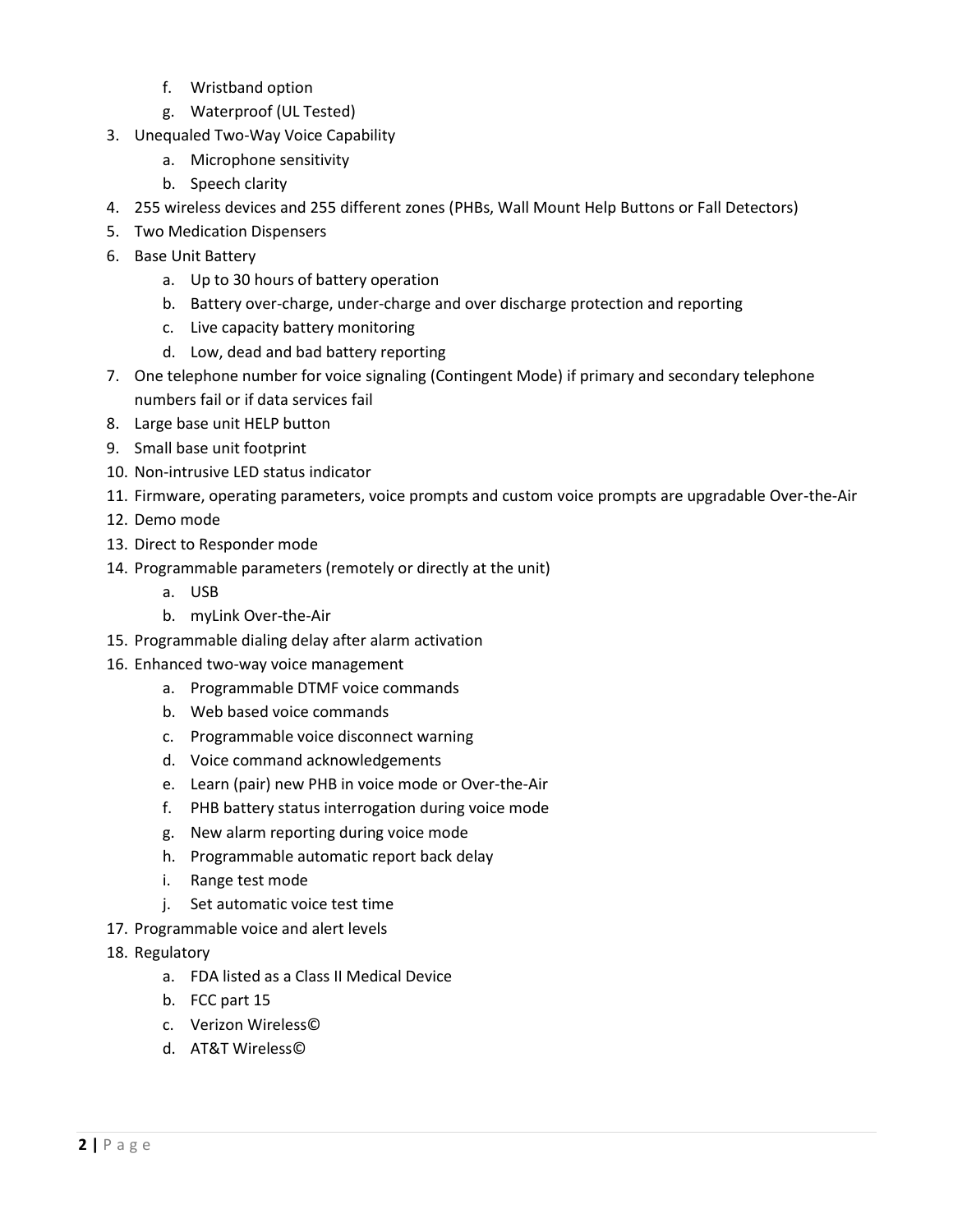## 3 DEALER FEATURES

- 1. Private label
- 2. Ease of installation
	- a. Range Test Mode
	- b. Easy wireless device management (PHBs, etc.)
- 3. Remote and local programming with easy to use web interface (myLink)
- 4. Easy to 'LEARN' a new PHB through telephone support or voice mode
- 5. Demo Mode
- 6. Battery bench test mode
- 7. Custom packaging available
- 8. Programmable automatic voice testing (1 to 255 days)
- 9. Programmable automatic dial testing (1 to 255 days)

#### 4 USER FEATURES

- 1. Multiple language voice messages/prompts and custom messages such as reminders
- 2. Domestic violence
- 3. Small footprint and aesthetically pleasing
- 4. Clear audio
- 5. Ultra-sensitive microphone

#### 5 MONITORING FEATURES

- 1. Secure TCP alarm signal reporting
- 2. Custom reporting per monitoring center
- 3. Voice signaling capable
- 4. Up to 12-digit account code reporting
- 5. Unit serial number may be substituted for account code reporting
- 6. One, two or three-digit alarm code reporting
- 7. Programmable two-way voice commands
- 8. Easy to 'LEARN' a new PHB while in two-way voice mode
- 9. Queued alarms easily reported in two-way voice mode
- 10. Talk/Listen toggle in two-way voice mode for increased microphone sensitivity
- 11. Selectable microphone gain by dispatcher

## 6 ALARM CODES

- 1. Personal Help Buttons (PHBs), Wall Help Buttons or Fall Detection Banks
	- a. Up to 255 Wireless devices with any combination of 255 zones
	- b. Non-supervised operation, Industry Standard supervised or Mytrex Enhance supervision
	- c. Help/Panic